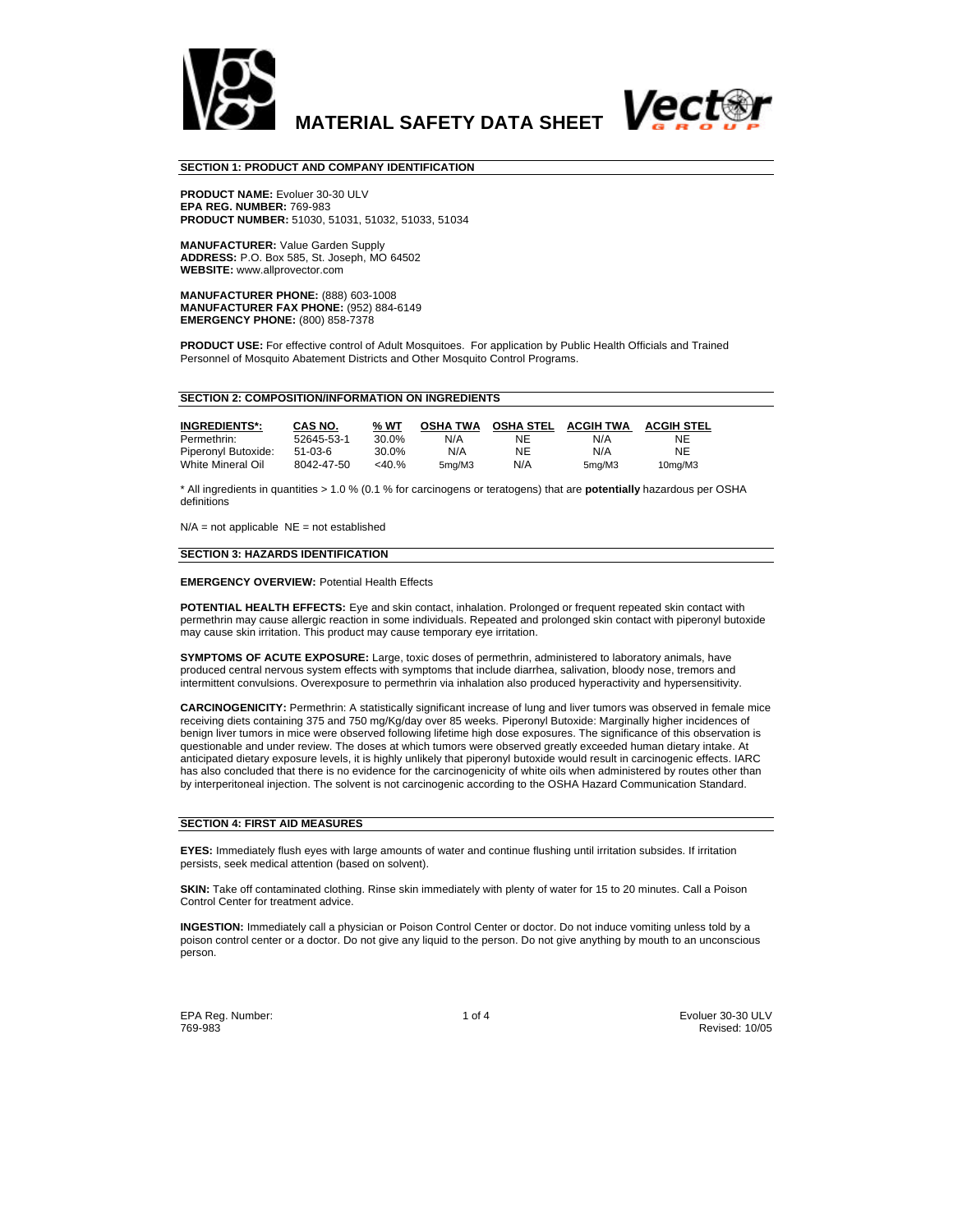



**INHALATION:** The solvent in this product has a low vapor pressure and is not expected to present an inhalation exposure hazard during mixing and loading. Follow directions for use on product packaging when applying this product.

**NOTE TO PHYSICIAN:** Contains petroleum distillate – vomiting may cause aspiration hazard

### **SECTION 5: FIRE-FIGHTING MEASURES**

**FLAMMABILITY CLASSIFICATION:** Non-flammable Liquid

**FLASH POINT:** 200°F

**AUTOIGNITION TEMPERATURE:** NE

**EXTINGUISHING MEDIA:** Use water fog, dry chemical, foam or CO2 extinguishing media.

**SPECIAL FIRE FIGHTING PROCEDURES:** Wear full protective clothing and self-contained breathing apparatus. Evacuate nonessential personnel from the area to prevent human exposure to fire, smoke, fumes or products of combustion. Prevent use of contaminated buildings, area and equipment until decontaminated. Use as little water as possible to prevent spread of contaminated

runoff.

# **UNUSUAL FIRE AND EXPLOSION HAZARDS:**

| <b>NFPA HAZARD CLASSIFICATION:</b><br>Non-fire | <b>HEALTH</b>        | <b>FIRE</b><br>O | <b>REACTIVITY</b> | <b>SPECIFIC</b><br>N/A |  |
|------------------------------------------------|----------------------|------------------|-------------------|------------------------|--|
| <b>NFPA HAZARD RATING CODES:</b>               | <b>INSIGNIFICANT</b> | <b>SLIGHT</b>    | <b>MODERATE</b>   | <b>HIGH</b><br>EXTREME |  |

# **SECTION 6: ACCIDENTAL RELEASE MEASURES**

**STEPS TO BE TAKEN IN CASE MATERIAL IS RELEASED OR SPILLED:** Wear chemical safety glasses with side shields or chemical goggles, rubber gloves, rubber boots, long-sleeved shirt, long pants, to prevent contact with spilled material. For small spills, cover the spill with an absorbent material such as pet litter. Sweep up and place in an approved chemical container. Wash the spill area with water containing a strong detergent, absorb with pet litter or other absorbent material, sweep up and place in a chemical container. Seal the container and handle in an approved manner. Flush the area with water to remove any residue. Do not allow wash water to contaminate water supplies.

## **SECTION 7: HANDLING AND STORAGE**

**HANDLING AND STORAGE:** Store the material in a well-ventilated, secure area, out of the reach of children and domestic animals. Do not store food, beverages or tobacco products in the storage area. Prevent eating, drinking, tobacco usage, and cosmetic application in areas where there is a potential for exposure to the material. Always wash thoroughly after handling.

## **SECTION 8: EXPOSURE CONTROLS/PERSONAL PROTECTION**

The employee must wear protective clothing and related safety equipment. Good ventilation should be sufficient for most conditions. Positive pressure self contained breathing apparatus should be used for confined spaces and high exposure operations. The employee should shower at the end of the workday. The employee must wear clean clothes every day or after a spill if the clothes become contaminated. Always wash hands and face with soap and water prior to eating, drinking, smoking or using toilet facilities. It is best not to wear contact lenses but use safety prescription glasses.

| <b>SECTION 9: PHYSICAL AND CHEMICAL PROPERTIES</b> |                                                  |                                     |  |  |  |
|----------------------------------------------------|--------------------------------------------------|-------------------------------------|--|--|--|
| <b>APPEARANCE: Clear Amber</b>                     | VAPOR PRESSURE (mmHg): Solvent - <1 mm Hg @ 70°F |                                     |  |  |  |
| <b>ODOR:</b> Slight solvent and licorice           | <b>pH ):</b> N/A                                 |                                     |  |  |  |
| EPA Reg. Number:<br>769-983                        | $2$ of $4$                                       | Evoluer 30-30 ULV<br>Revised: 10/05 |  |  |  |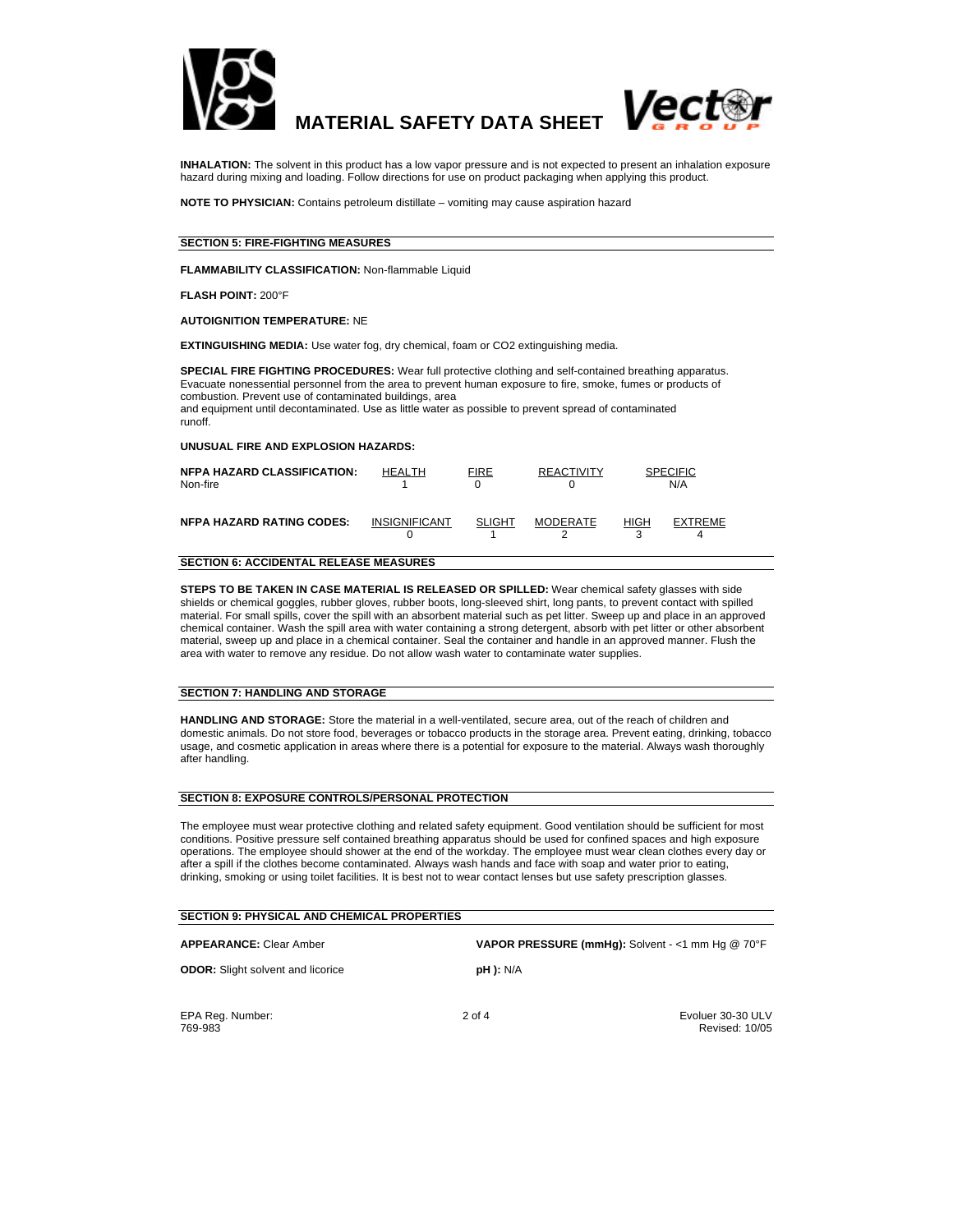



**PHYSICAL STATE:** Liquid **SPECIFIC GRAVITY:** 0.8530

**FREEZING POINT:** N/A **AUTO IGNITION:** N/A

**BOILING POINT:** NE **PERCENT VOLATILE BY VOLUME:** Solvent 39% **MELTING POINT:** N/A **VISCOSITY:** 600 cps **WATER SOLUBILITY:** Oil Solution will not mix in water **OTHER SOLUBILITIES:** NE

# **SECTION 10: STABILITY AND REACTIVITY**

**STABILITY:** Stable

**INCOMPATIBILITY (MATERIAL TO AVOID):** Flame, heat, ignition sources and strong oxidizers or reducing agents.

**HAZARDOUS POLYMERIZATION:** Will not occur.

## **SECTION 11: TOXICOLOGICAL INFORMATION**

**ACUTE ORAL EFFECTS:** Oral LD50 (Rat): >500 to <5,000 mg./Kg. (female) >5,000 mg./Kg. (male)

# **ACUTE DERMAL EFFECTS:** Dermal LD50 (Rat): >2,000 mg/Kg.

**CARCINOGENICITY:** Permethrin: A statistically significant increase of lung and liver tumors was observed in female mice receiving diets containing 375 and 750 mg/Kg/day over 85 weeks. Piperonyl Butoxide: Marginally higher incidences of benign liver tumors in mice were observed following lifetime high dose exposures. The significance of this observation is questionable and under review. The doses at which tumors were observed greatly exceeded human dietary intake. At anticipated dietary exposure levels, it is highly unlikely that piperonyl butoxide would result in carcinogenic effects. IARC has also concluded that there is no evidence for the carcinogenicity of white oils when administered by routes other than by interperitoneal injection. The solvent is not carcinogenic according to the OSHA Hazard Communication Standard.

**EYE EFFECTS:** Minimally irritating

**INHALATION:** 4-hour LC50 (Rat): >2.02 mg./L.

**SKIN CONTACT: Non-irritating.** 

**SKIN SENSITIZE:** Permethrin is a skin sensitizer in some individuals.

**MUTAGENIC POTENTIAL:** Permethrin and Piperonyl Butoxide did not produce any mutagenic effects when tested in the Ames test.

**REPRODUCTIVE HAZARD POTENTIAL:** Permethrin and Piperonyl Butoxide were not teratogenic when tested in rats.

**HAZARDOUS DECOMPOSITION PRODUCTS:** Carbon monoxide and/or carbon dioxide. Chlorine and hydrogen chloride may be formed.

## **SECTION 12: ECOLOGICAL INFORMATION**

Permethrin and piperonyl butoxide are highly toxic to fish and other aquatic organisms. Do not apply directly to water, or to areas where surface water is present or to intertidal areas below the mean high water mark other than as instructed on the product label. Do not contaminate water by disposing of equipment washwater. Apply this product only as specified on the label.

### **SECTION 13: DISPOSAL CONSIDERATIONS**

**WASTE DISPOSAL METHOD:** Do not reuse product containers. Dispose of product containers, waste containers, and residues according to Federal, State and local health and environmental regulations.

EPA Reg. Number: 3 of 4 Evoluer 30-30 ULV 769-983 Revised: 10/05